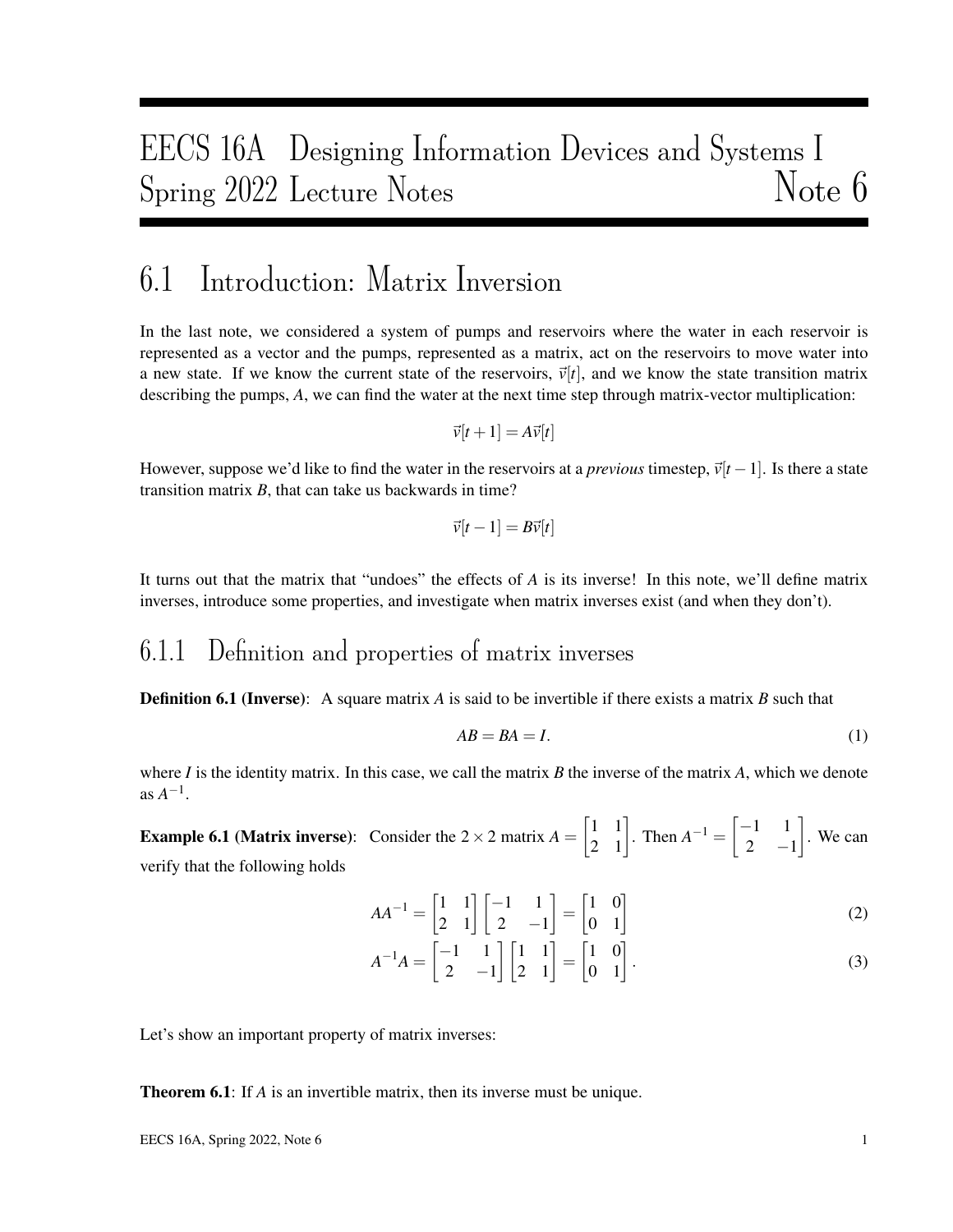*Proof.* Suppose  $B_1$  and  $B_2$  are both inverses of the matrix A. Then we have

$$
AB_1 = B_1 A = I \tag{4}
$$

$$
AB_2 = B_2A = I \tag{5}
$$

Now take the equation

$$
AB_1 = I. \tag{6}
$$

Multiplying both sides of the equation by  $B_2$  from the left, we have

$$
B_2(AB_1) = B_2I = B_2. \t\t(7)
$$

Notice that by associativity of matrix multiplication, the left hand side of the equation above becomes

$$
B_2(AB_1) = (B_2A)B_1 = IB_1 = B_1.
$$
\n(8)

Hence we have

$$
B_1 = B_2. \tag{9}
$$

We see that  $B_1$  and  $B_2$  must be equal, so the inverse of any invertible matrix is unique.  $\Box$ 

Another important property of inverses is that the "left" inverse and the "right" inverse are equal to each other. In particular

**Theorem 6.2:** If  $QP = I$  and  $RQ = I$ , then  $P = R$ . The matrix P can be thought of as the "right" inverse of *Q* and the matrix *R* can be thought of as the "left" inverse of *Q*.

*Proof.* We start the proof by noticing that we know two things  $QP = I$  and  $RQ = I$ . To move ahead, we can try setting  $QP = RQ$ , but we cannot proceed from here, since the multiplication by Q is on different sides. So instead we take the equation  $QP = I$  and multiply both sides on the left by *R*. This gives

$$
R(QP) = R(I) = R.
$$
\n<sup>(10)</sup>

Now, using the associative property of matrix multiplication we have that

$$
R(QP) = (RQ)P = IP = P.
$$
\n<sup>(11)</sup>

Here we used  $RQ = I$ .

Combining (10) and (11) we have that  $R = P$ , and we are done.

In discussion, you will see a few more useful properties of matrix inverses.

Some of the next natural questions to ask are:

- How do we know whether or not a matrix is invertible?
- If a matrix is invertible, how do we go about finding its inverse?

It turns out Gaussian elimination could help us answer these questions!

 $\Box$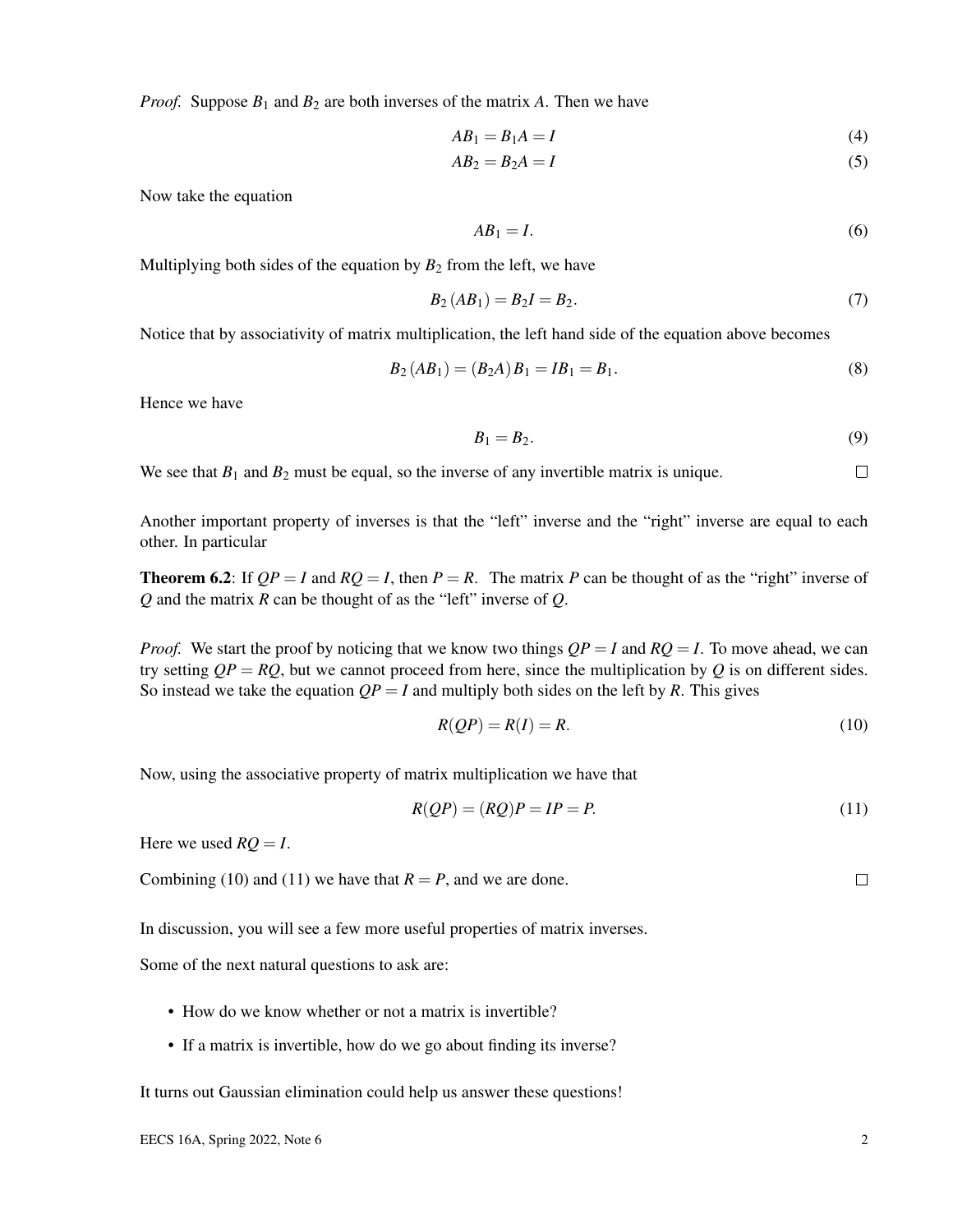### 6.1.2 Finding Inverses With Gaussian Elimination

A square matrix *M* and its inverse  $M^{-1}$  will always satisfy the following conditions  $MM^{-1} = I$  and  $M^{-1}M =$ *I*, where I is the identity matrix.

Let 
$$
M = \begin{bmatrix} 1 & 1 \\ 2 & 1 \end{bmatrix}
$$
 and  $M^{-1} = \begin{bmatrix} b_{11} & b_{12} \\ b_{21} & b_{22} \end{bmatrix}$ 

We want to find the values of  $b_{ij}$  such that the equation  $MM^{-1} = I$  would be satisfied.

$$
\left[\begin{array}{cc} 1 & 1 \\ 2 & 1 \end{array}\right] \left[\begin{array}{cc} b_{11} & b_{12} \\ b_{21} & b_{22} \end{array}\right] = \left[\begin{array}{cc} 1 & 0 \\ 0 & 1 \end{array}\right]
$$

Just as we did for solving equations of the form  $A\vec{x} = \vec{b}$ , we can write the above as an **augmented matrix**, which joins the left and right numerical matrices together and hides the variable matrix, as shown below.

$$
\left[\begin{array}{cc|c}1 & 1 & 1 & 0\\2 & 1 & 0 & 1\end{array}\right]
$$

Now, to find the inverse matrix *M*−<sup>1</sup> using Gaussian elimination, we have to transform the left numerical matrix (left half of the augmented matrix) to the identity matrix, then the right numerical matrix (right half of the augmented matrix) becomes our solution. In equation form  $MM^{-1} = I$ , we are transforming M and I simultaneously using row operations so that the equation becomes  $IM^{-1} = A$ , where *A* is the resulting numerical matrix from the Gaussian elimination. Since *M*−<sup>1</sup> is multiplied by the identity matrix I, the resulting numerical matrix *A* must equal to *M*−<sup>1</sup> , and we have the values for the elements in our inverse matrix. We will now do the actual computation below:

$$
\begin{bmatrix} 1 & 1 & 1 & 0 \ 2 & 1 & 0 & 1 \end{bmatrix} \Rightarrow R_2 - 2R_1 \Rightarrow \begin{bmatrix} 1 & 1 & 1 & 0 \ 0 & -1 & -2 & 1 \end{bmatrix} \Rightarrow -1(R_2) \Rightarrow \begin{bmatrix} 1 & 1 & 1 & 0 \ 0 & 1 & 2 & -1 \end{bmatrix}
$$

$$
\Rightarrow R_1 - R_2 \Rightarrow \begin{bmatrix} 1 & 0 & -1 & 1 \ 0 & 1 & 2 & -1 \end{bmatrix}
$$

 $M^{-1}$  is the right half of the augmented matrix. Therefore  $M^{-1} = \begin{bmatrix} -1 & 1 \\ 2 & 1 \end{bmatrix}$ 2  $-1$  . More generally, for any  $n \times n$  matrix *M*, we can perform Gaussian elimination on the augmented matrix  $\sqrt{ }$ 1

$$
\left[\begin{array}{ccc} & M & \cdots & M \end{array}\right] = \left[\begin{array}{c} I_n & & \\ & \ddots & \\ & & \ddots & \\ & & & \ddots & \\ & & & & \ddots \end{array}\right]
$$

If at termination of Gaussian elimination, we end up with an identity matrix on the left, then the matrix on the right is the inverse of the matrix *M*.

|  | $\begin{bmatrix} & & & \ & I_n & & M^{-1} & \end{bmatrix}$ |  |  |
|--|------------------------------------------------------------|--|--|
|--|------------------------------------------------------------|--|--|

If we don't end up with an identity matrix on the left after running Gaussian elimination, we know that the matrix is not invertible.

Knowing if a matrix is invertible can tell us about the rows/columns of a matrix, and knowing about the rows/columns can tell us if a matrix is invertible - let's look at how.

.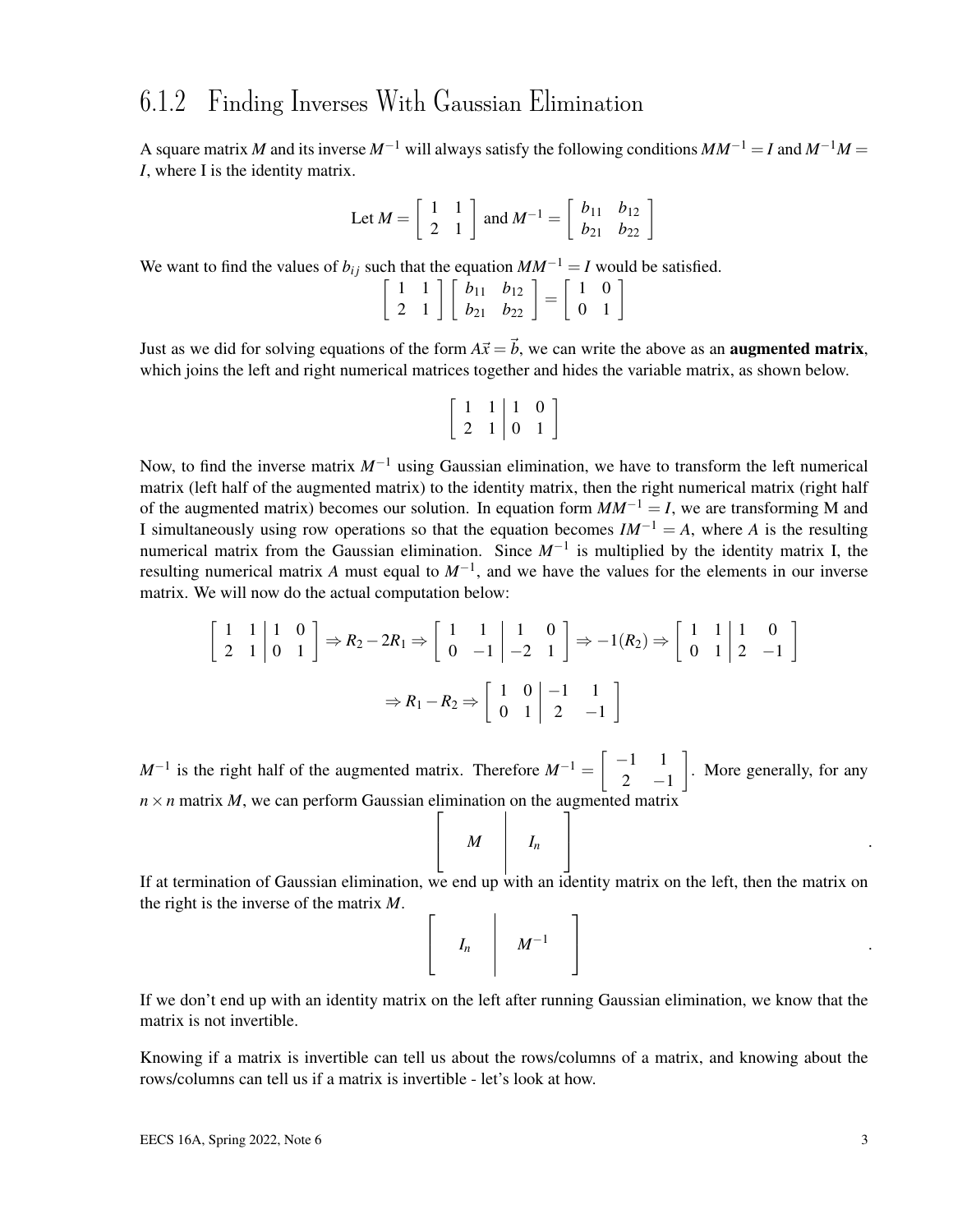Additional Resources For more on matrix inverses, read *Strang* pages 83-85 and try Problem Set 2.5; or read *Schuam's* pages 33-34 and try Problems 2.17 to 2.20, 2.54, 2.55, 2.57, and 2.58.

# 6.2 Connecting invertibility with matrix rows and columns

First let's consider how the rows of the matrix relate to invertibility.

Example 6.2 (Invertibility Intuition – Rows): Suppose we have a black and white image with two pixels. We cannot directly see the shade of each pixel, but we can measure *linear combinations* of the light the two pixels absorb. Define the light absorbed by the two pixels as  $x_1$  and  $x_2$ . We take the following two measurements, *y*1, *y*2:

$$
y_1 = x_1 + x_2
$$
  

$$
y_2 = 2x_1 + 2x_2
$$

Written in matrix form:

$$
\vec{y} = \begin{bmatrix} 1 & 1 \\ 2 & 2 \end{bmatrix} \vec{x} \tag{12}
$$

Can we invert our measurement matrix to solve for the shade of each pixel? No, our second measurement *y*<sup>2</sup> does not provide any new information, since it is linearly dependent with the first measurement. In our matrix representation, each measurement corresponds to a row, so we can guess that we need linearly independent rows to have an invertible matrix.

We won't prove this rigorously, but we can extend this intuition by examining the Gaussian elimination method for finding matrix inverses: If we run Gaussian elimination on a matrix *M* and do not end up with the identity matrix, this means that the matrix is not invertible. If we don't get the identity matrix, we will have a row of zeros, which indicates that the rows of *M* are linearly dependent.

Now let's look from the column perspective.

Consider *A* as an operator on any vector  $\vec{x} \in \mathbb{R}^n$ . What does it mean for *A* to have an inverse? It suggests that we can find a matrix that "undoes" the effect of matrix *A* operating on any vector  $\vec{x} \in \mathbb{R}^n$ . What property should *A* have in order for this to be possible? *A* should map any two distinct vectors to distinct vectors in  $\mathbb{R}^n$ , i.e.,  $A\vec{x_1} \neq A\vec{x_2}$  for vectors  $\vec{x_1}, \vec{x_2}$  such that  $\vec{x_1} \neq \vec{x_2}$ .

Consider this example:

#### Example 6.3 (Invertibility Intuition – Columns):

Is the matrix  $A = \begin{bmatrix} 1 & 1 \\ 0 & 0 \end{bmatrix}$  invertible? Intuitively, it is not because *A* can map two distinct vectors into the same vector.

$$
\begin{bmatrix} 1 & 1 \\ 0 & 0 \end{bmatrix} \begin{bmatrix} 1 \\ 3 \end{bmatrix} = 1 \times \begin{bmatrix} 1 \\ 0 \end{bmatrix} + 3 \times \begin{bmatrix} 1 \\ 0 \end{bmatrix} = \begin{bmatrix} 4 \\ 0 \end{bmatrix}
$$
 (13)

$$
\begin{bmatrix} 1 & 1 \\ 0 & 0 \end{bmatrix} \begin{bmatrix} 2 \\ 2 \end{bmatrix} = 2 \times \begin{bmatrix} 1 \\ 0 \end{bmatrix} + 2 \times \begin{bmatrix} 1 \\ 0 \end{bmatrix} = \begin{bmatrix} 4 \\ 0 \end{bmatrix}.
$$
 (14)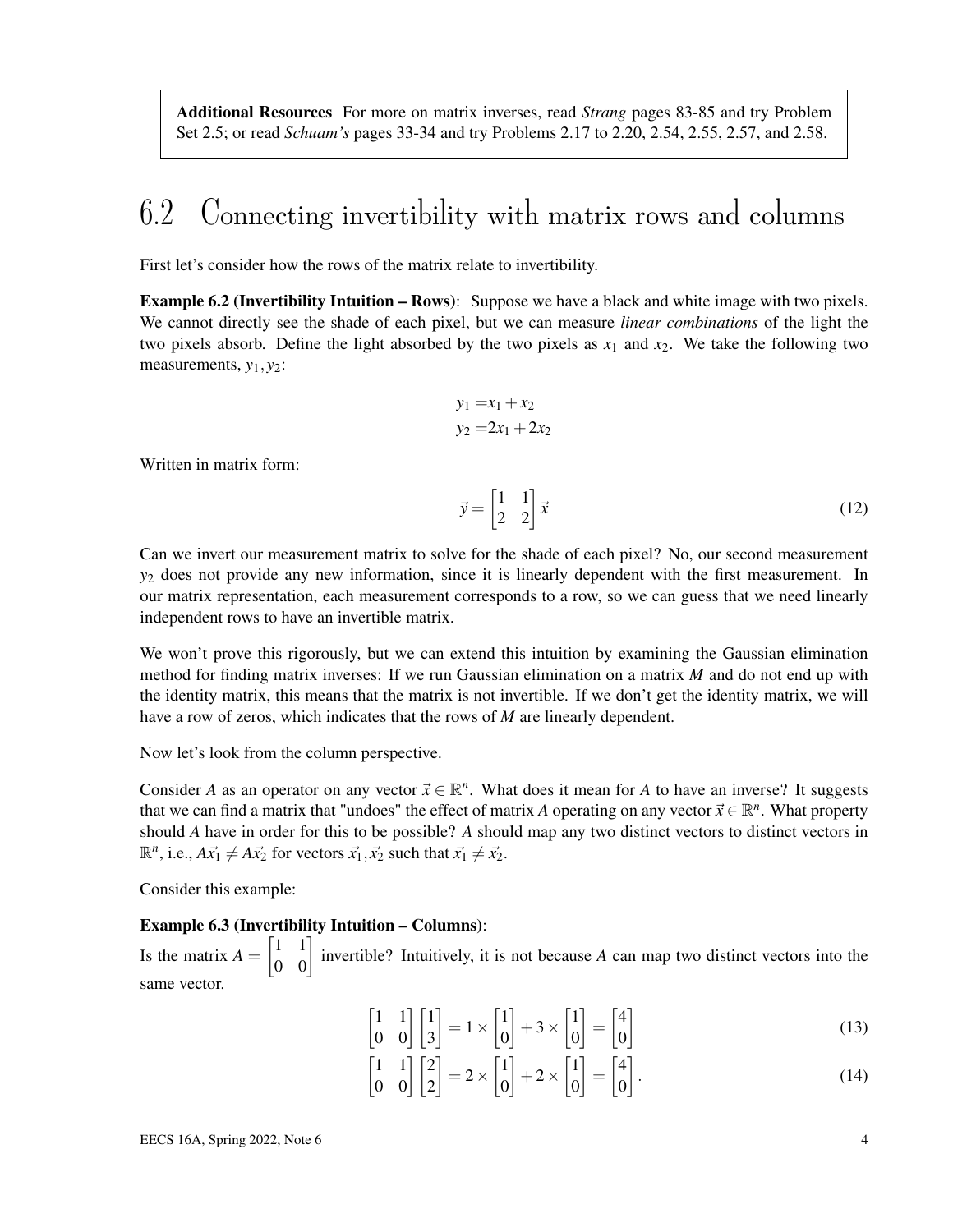We cannot recover the vector uniquely after it is operated by *A*. This is connected with the fact that the columns are linearly dependent – different weighted combinations of columns could generate the same vector.

We can generalize these observations to obtain a couple of theorems. First, it turns out that

### Theorem 6.3: If a matrix A is invertible, there exists a unique solution to the equation  $Ax = \vec{b}$  for all possible vectors  $\vec{b}$ .

Let's try to prove this. To do so, we need to prove two statements:

- 1. That there exists *at least one* solution to the equation  $A x = \vec{b}$ , and that
- 2. There exists *no more than one* solution to the equation  $A x = \vec{b}$ .

For both of the above statements,  $\vec{b}$  can be any vector in  $\mathbb{R}^n$ . Let's prove the first statement first. Imagine we are given a vector  $\vec{b}$ . Consider the candidate solution  $\vec{x} = A^{-1}\vec{b}$ . Observe that

$$
\mathbf{A}\vec{x} = \mathbf{A}(\mathbf{A}^{-1}\vec{b}) = (\mathbf{A}\mathbf{A}^{-1})\vec{b} = \vec{b}.
$$

Thus, our candidate solution satisfies the equation  $A\vec{x} = \vec{b}$ , so there exists at least one solution to that equation!

Now, let's show the second statement - that no more than one solution to the equation  $A\vec{x} = \vec{b}$  can exist. Consider a particular solution  $\vec{x}$ , so  $A\vec{x} = \vec{b}$ . Pre-multiplying both sides of this equation by  $A^{-1}$ , we obtain

$$
\mathbf{A}^{-1}(\mathbf{A}\vec{x}) = \mathbf{A}^{-1}\vec{b} \implies x = \mathbf{A}^{-1}\vec{b},
$$

so if  $\vec{x}$  exists, it must be the particular vector  $A^{-1}\vec{b}$ . In other words, there exists at most one solution to the equation  $Ax = \vec{b}$ , so we have proven the second statement.

Now, let's look at another (related) theorem that also seems to be suggested by our observations.

#### Theorem 6.4: If a matrix A is invertible, its columns are linearly independent.

Let's prove this theorem. We know that the statement "the columns of A are linearly independent" is equivalent to the statement " $A\vec{x} = \vec{0}$  only when  $\vec{x} = \vec{0}$ ." This fact follows from the definition of linear independence: by definition, if  $\vec{v}_1, ..., \vec{v}_n$  are linearly independent, then  $\sum_{i=1}^n x_i \vec{v}_i$  is only  $\vec{0}$  when  $x_i = 0$ . Using the column perspective of matrix multiplication (covered in Note 3),  $A\vec{x} = \sum_{i=1}^{n} x_i \vec{v}_i$  where  $\vec{v}_i$  is the *i*th column of **A**. Therefore,  $A\vec{x} = \vec{0}$  only when all  $x_i = 0$ .

Therefore, we can rephrase what we're trying to prove as

$$
A^{-1} \text{ exists} \implies (A\vec{x} = \vec{0} \text{ only when } \vec{x} = \vec{0})
$$

To prove this, assume that **A** is invertible. Let  $\vec{v}$  be some vector such that  $A\vec{v} = \vec{0}$ :

$$
\mathbf{A}\vec{v} = \vec{0} \longleftarrow \text{left-multiply by } \mathbf{A}^{-1}
$$

$$
\mathbf{A}^{-1}\mathbf{A}\vec{v} = \mathbf{I}\vec{v} = \vec{0}
$$

$$
\vec{v} = \vec{0}
$$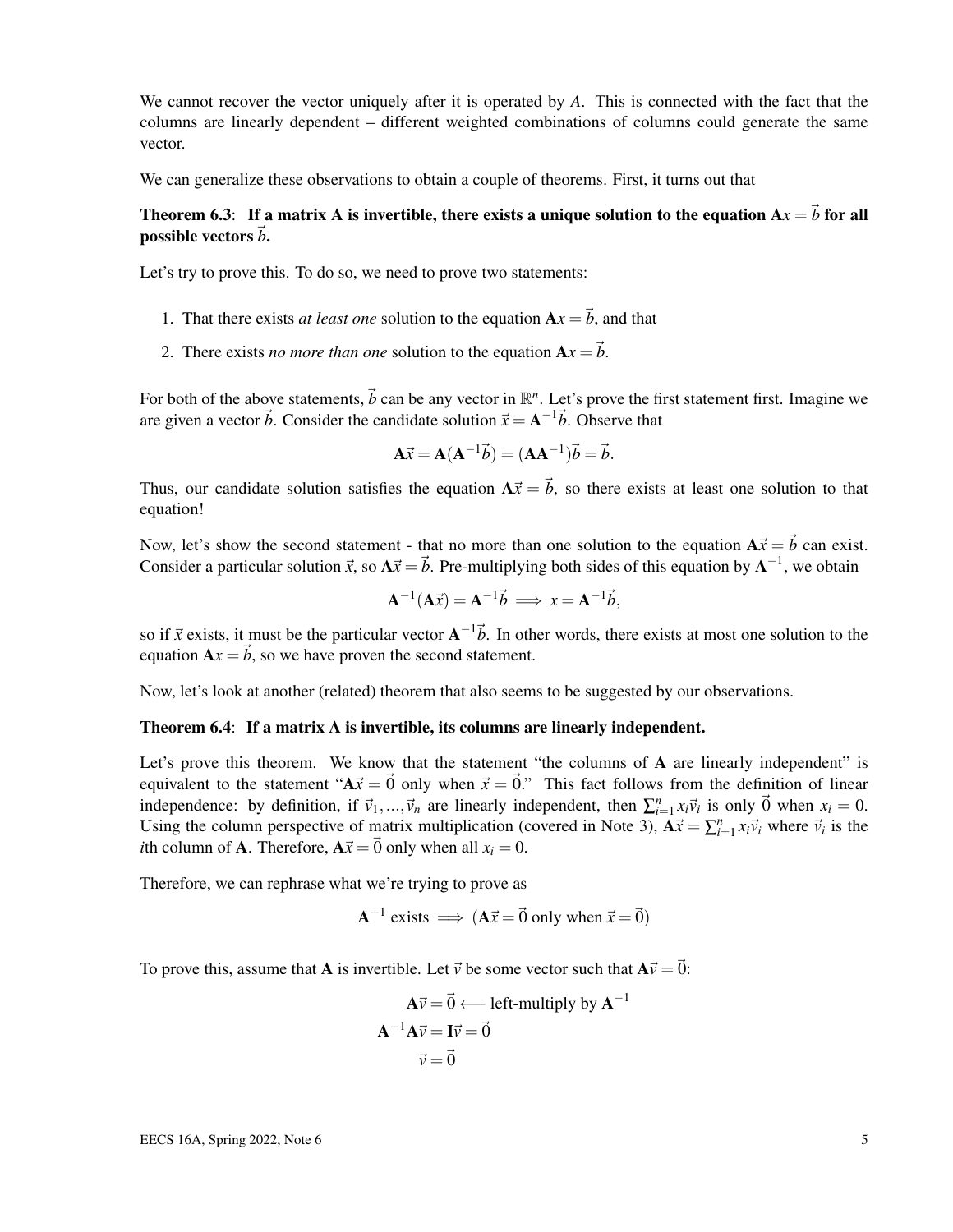Hooray! We've successfully proven this theorem!

As it turns out, we can actually strengthen both of these results, to obtain equivalence, rather than just implication.

Theorem 6.5: The following statements are all equivalent for a square matrix A:

- 1. A is invertible
- 2.  $\Leftrightarrow$  The equation  $A\vec{x} = \vec{b}$  has a unique solution for any  $\vec{b}$
- 3.  $\Leftrightarrow$  **A** has linearly independent columns
- 4.  $\Leftrightarrow$  **A** has a trivial nullspace
- 5.  $\Leftrightarrow$  the determinant of  $A \neq 0$ .

We have shown that

- A is invertible  $\implies$  the equation  $A\vec{x} = \vec{b}$  has a unique solution for any  $\vec{b}$ .
- A is invertible  $\Longrightarrow$  A has linearly independent columns
- A is invertible  $\Longrightarrow$  A has a trivial nullspace.

We have not yet shown implications in the other direction, and have not introduced the definition for a determinant. We will define a determinant in the coming notes. Even though we have not yet shown that these statements are equivalent, i.e. the implications go both ways, you may use them as tools to help your understanding and proving subsequent results. The full proofs of these will be covered in EECS 16B.

## 6.3 Practice Problems

These practice problems are also available in an interactive form on the course website.

1. Find the inverse of 
$$
\begin{bmatrix} 1 & 0 & 2 \ -1 & 1 & -1 \ 0 & -1 & 0 \end{bmatrix}.
$$
  
2. Find the inverse of 
$$
\begin{bmatrix} 1 & 0 & 2 \ -1 & 1 & -1 \ 0 & -1 & -1 \end{bmatrix}.
$$

- 3. Suppose  $A = BC$ , where **B** is a  $4 \times 2$  matrix and **C** is a  $2 \times 4$  matrix. Is A invertible?
	- (a) Yes, A is invertible.
	- (b) No, A is not invertible.